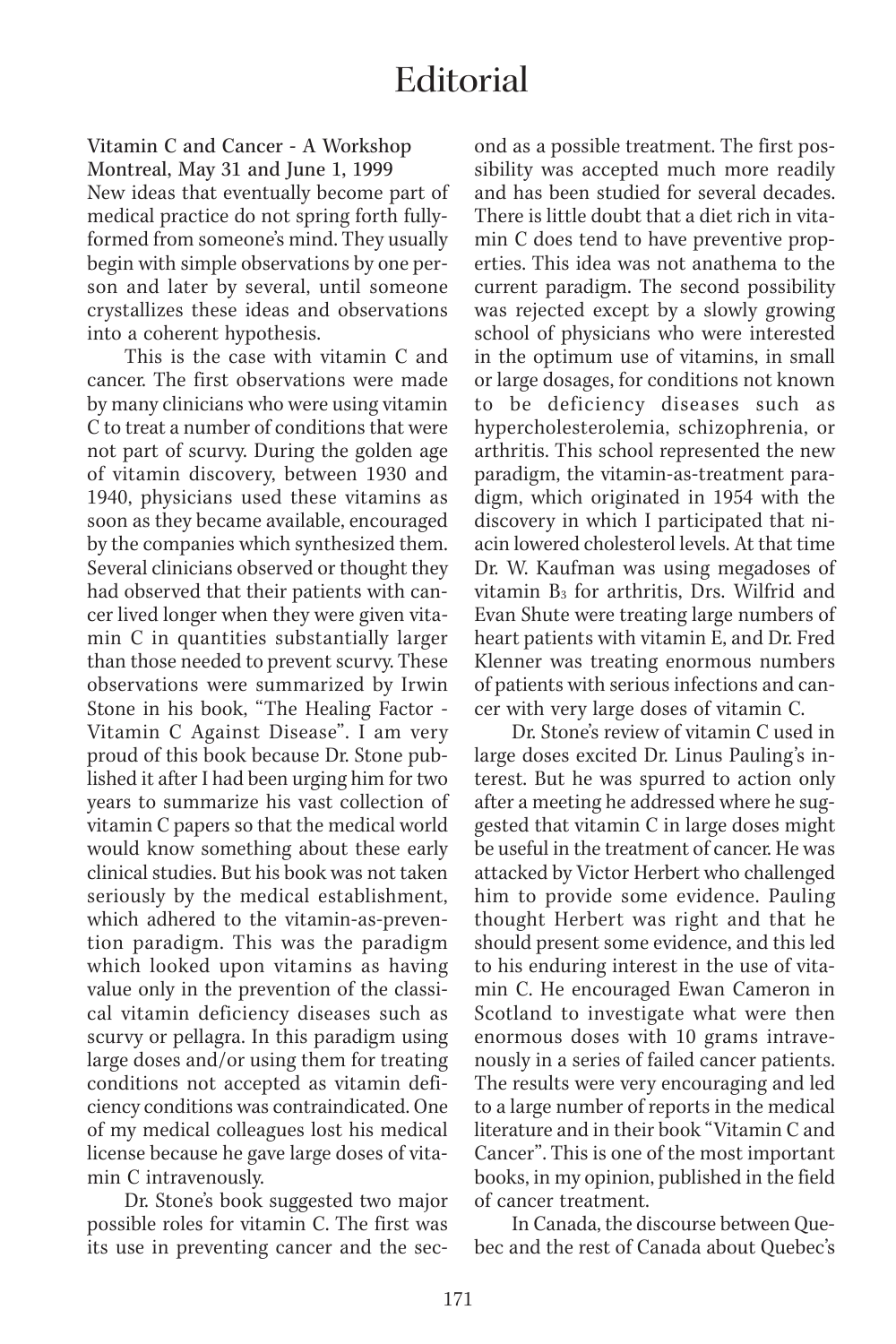role in the Confederation has been described as two solitudes. The discourse between the two vitamin paradigms has been very similar. Orthomolecular physicians continued to use optimum doses of vitamins for a variety of conditions including cancer and the vast body of current medicine continued to consider that this paradigm was of no value, even dangerous. The medical journals would not carry the reports prepared by the second paradigm, nor invite them to their meetings, and the second paradigm found it could only publish in their own specialty journals usually not reviewed nor abstracted by the standard medical journals. Physicians supporting the modern vitamins-as-treatment paradigm emerged from the vitamin-asprevention paradigm, i.e., they are familiar with both. I do not know of any who moved in the reverse direction.

One of the first attempts to build a link between these two groups was made by Patrick Quillin who organized a meeting in Tulsa, Oklahoma in 1992. The participants included a wide array of academics and a smaller number of clinicians who were already using vitamin C as part of the treatment of cancer. This was a formal meeting and there was little discussion between these groups, but they listened to each other respectfully. Linus Pauling was the main participant. This was good beginning. Several additional similar meetings were held, resulting in some very good books. But there was no serious attempt of the various groups to work out what they had in common and whether the vitamin C treatment paradigm was strong enough that further research in which both parties were involved should be started.

On May 31 and June 1, 1999, a research workshop was held that brought together academic mainstream clinical scientists and orthomolecular practitioners who have used vitamin C in cancer therapy. The workshop was organized jointly by Dr. M. A. Richardson and Dr C. Tamayo of the University of Texas Center for Alternative Medicine Research in Houston, Texas and Dr. L. J. Hoffer, of the Lady Davis Institute for Medical Research, McGill University, and was co-chaired by Dr. L. J. Hoffer and Dr. C. Tamayo. The workshop was made possible by a grant by the Lotte and John Hecht Memorial Foundation of Vancouver, B.C.

This meeting marks the first time, as far as I know, of a meeting of a few very competent scientists from various fields actually talking to each other for one and a half days and as a result coming to some conclusions. It represented a major effort to end the two solitudes and initiate a real, collegial and scientific effort to examine what role vitamin C plays, how it should best be used, and what types of designs ought to be followed to properly answer the question, "Does vitamin C when used in optimum doses, large or small, intravenously or orally, play a role in the treatment of cancer?" If it does play a role, should it be used for all cancers, or are there some which respond better and some which do not respond at all.

Eleven physicians and scientists participated from mainstream medicine, from medical research, from oncology and from complementary medicine. They were Gerald Batist, oncologist and Director of the McGill Centre for Translational Research in Cancer, Jewish General Hospital, Montreal; Igor Espinoza-Delgado, oncologist and Associate Director, Immunotherapy Program, Stanley Scott Cancer Center, Louisiana State University Medical Center, New Orleans, LA; John Hoey, Editor-in-Chief, Canadian Medical Association Journal; Abram Hoffer, psychiatrist and biochemist, Victoria, BC, Freddie Ann Hoffman, oncologist, United States Food and Drug Administration Office of Health Affairs; Mark Levine, endocrinologist, National Institutes of Health, Bethesda, Maryland; Hugh Riordan, psychiatrist, Director, Bio-Communications Research Institute, Wichita, KS; and Neil Riordan,